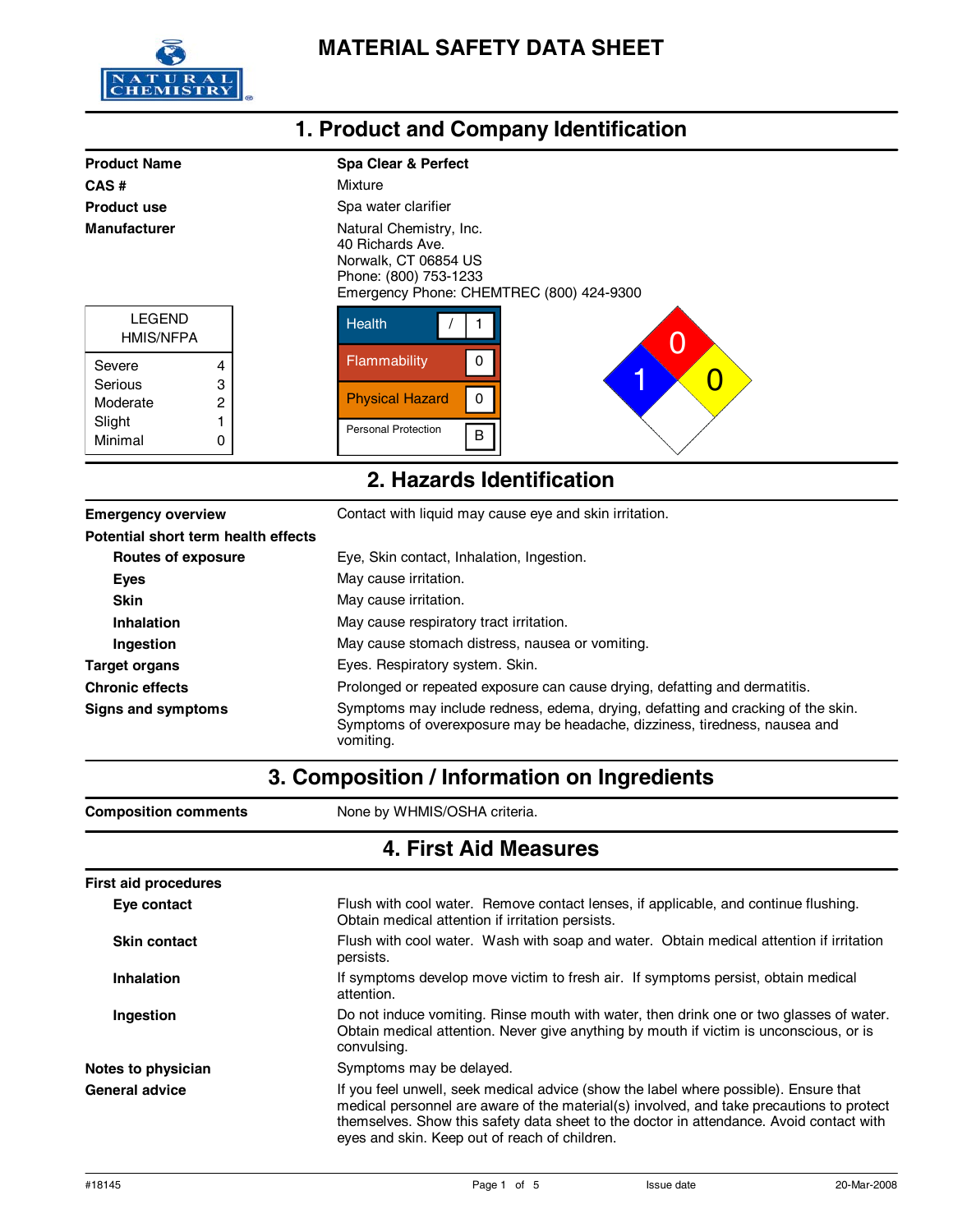### **5. Fire Fighting Measures**

| <b>Flammable properties</b>                     | Not flammable by WHMIS/OSHA criteria.                                                              |  |
|-------------------------------------------------|----------------------------------------------------------------------------------------------------|--|
| Extinguishing media                             |                                                                                                    |  |
| Suitable extinguishing media                    | Dry chemical, CO2, water spray or regular foam.                                                    |  |
| Unsuitable extinguishing media Not available    |                                                                                                    |  |
| <b>Protection of firefighters</b>               |                                                                                                    |  |
| Specific hazards arising from<br>the chemical   | Not available                                                                                      |  |
| <b>Protective equipment for</b><br>firefighters | Firefighters should wear full protective clothing including self contained breathing<br>apparatus. |  |
| <b>Hazardous combustion products</b>            | May include and are not limited to: Oxides of carbon. Hydrogen chloride.                           |  |
| <b>Explosion data</b>                           |                                                                                                    |  |
| Sensitivity to mechanical<br>impact             | Not available                                                                                      |  |
| Sensitivity to static discharge                 | Not available                                                                                      |  |

#### **6. Accidental Release Measures**

| <b>Personal precautions</b>    | Keep unnecessary personnel away. Do not touch or walk through spilled material. Do<br>not touch damaged containers or spilled material unless wearing appropriate protective<br>clothing. Keep people away from and upwind of spill/leak.                                                                                                                |  |
|--------------------------------|----------------------------------------------------------------------------------------------------------------------------------------------------------------------------------------------------------------------------------------------------------------------------------------------------------------------------------------------------------|--|
| <b>Methods for containment</b> | Stop leak if you can do so without risk. Prevent entry into waterways, sewers,<br>basements or confined areas.                                                                                                                                                                                                                                           |  |
| Methods for cleaning up        | Before attempting clean up, refer to hazard data given above. Small spills may be<br>absorbed with non-reactive absorbent and placed in suitable, covered, labelled<br>containers. Prevent large spills from entering sewers or waterways. Contact emergency<br>services and supplier for advice. Never return spills in original containers for re-use. |  |
| 7. Handling and Storage        |                                                                                                                                                                                                                                                                                                                                                          |  |

| <b>Handling</b> | Use good industrial hygiene practices in handling this material.                                |  |
|-----------------|-------------------------------------------------------------------------------------------------|--|
| <b>Storage</b>  | Keep out of reach of children. Store in a closed container away from incompatible<br>materials. |  |

# **8. Exposure Controls / Personal Protection**

| <b>Engineering controls</b>   | General ventilation normally adequate.                                                                                                                                                                        |  |
|-------------------------------|---------------------------------------------------------------------------------------------------------------------------------------------------------------------------------------------------------------|--|
| Personal protective equipment |                                                                                                                                                                                                               |  |
| Eye / face protection         | Wear safety glasses with side shields.                                                                                                                                                                        |  |
| <b>Hand protection</b>        | Rubber gloves. Confirm with a reputable supplier first.                                                                                                                                                       |  |
| Skin and body protection      | As required by employer code.                                                                                                                                                                                 |  |
| <b>Respiratory protection</b> | Where exposure guideline levels may be exceeded, use an approved NIOSH respirator.                                                                                                                            |  |
|                               | General hygiene considerations Handle in accordance with good industrial hygiene and safety practice. When using do<br>not eat or drink. Wash hands before breaks and immediately after handling the product. |  |

#### **9. Physical & Chemical Properties**

| Appearance            | Clear.        |
|-----------------------|---------------|
| Color                 | Light yellow  |
| Form                  | Liquid        |
| Odor                  | Odorless      |
| Odor threshold        | Not available |
| <b>Physical state</b> | Liguid        |
| рH                    | $4 - 5$       |
| <b>Melting point</b>  | Not available |
| <b>Freezing point</b> | Not available |
| <b>Boiling point</b>  | Not available |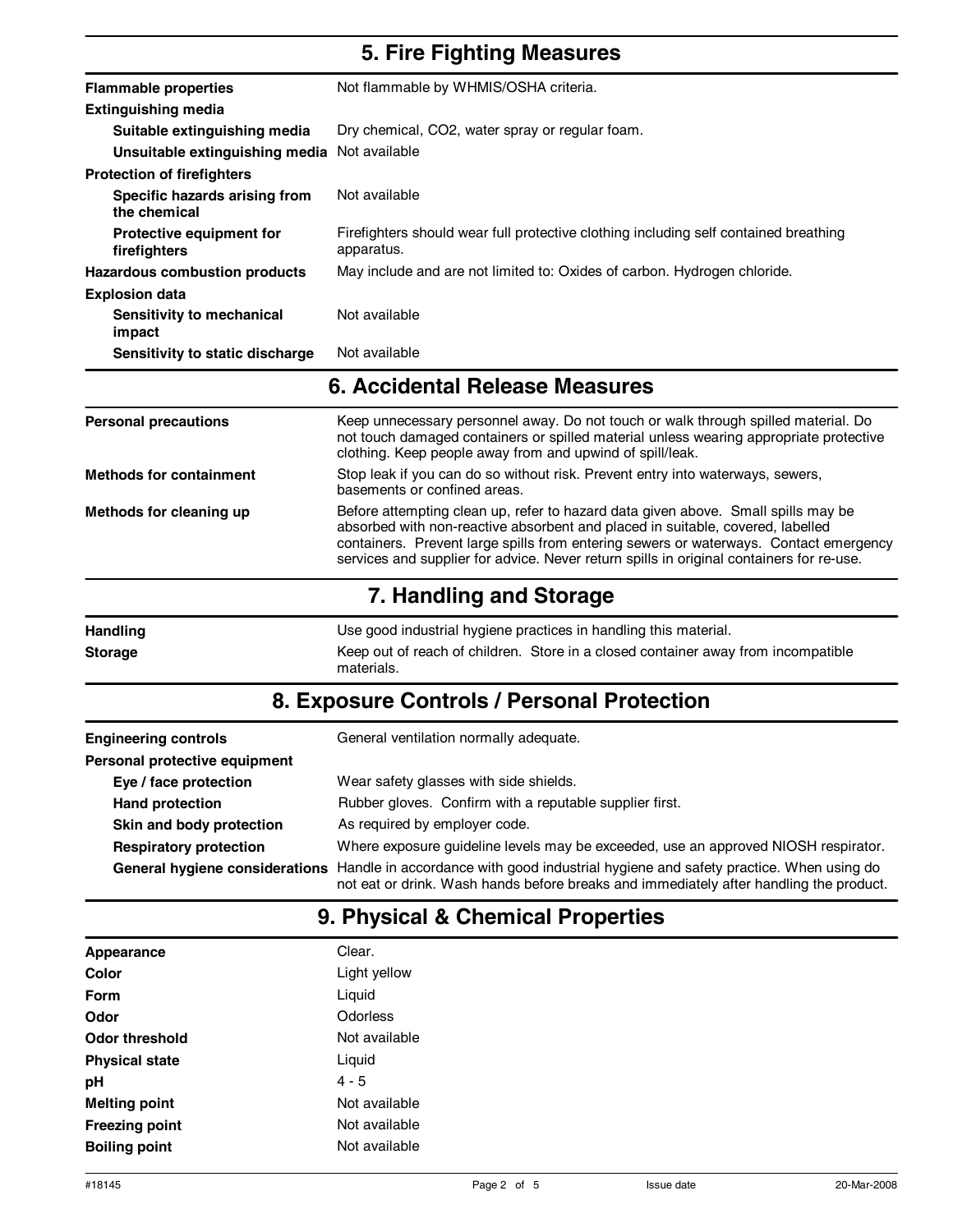| <b>Flash point</b>                                | Not available |
|---------------------------------------------------|---------------|
| <b>Evaporation rate</b>                           | Not available |
| Flammability limits in air, lower, %<br>by volume | Not available |
| Flammability limits in air, upper, %<br>by volume | Not available |
| Vapor pressure                                    | Not available |
| Vapor density                                     | Not available |
| <b>Specific gravity</b>                           | 1.001         |
| <b>Relative density</b>                           | 8.34          |
| Octanol/water coefficient                         | Not available |
| Solubility (H <sub>2O</sub> )                     | miscible      |
| <b>Auto-ignition temperature</b>                  | Not available |
| Percent volatile                                  | Not available |

## **10. Chemical Stability & Reactivity Information**

| <b>Chemical stability</b>          | Stable under recommended storage conditions.                                                              |  |
|------------------------------------|-----------------------------------------------------------------------------------------------------------|--|
| <b>Conditions to avoid</b>         | Do not mix with other chemicals.                                                                          |  |
| Incompatible materials             | Oxidizers. Metals. Alkaline materials.                                                                    |  |
|                                    | Hazardous decomposition products May include and are not limited to: Oxides of carbon. Hydrogen chloride. |  |
| Possibility of hazardous reactions | Hazardous polymerization does not occur.                                                                  |  |

## **11. Toxicological Information**

| <b>Effects of acute exposure</b> |                                                 |  |  |
|----------------------------------|-------------------------------------------------|--|--|
| Eve                              | May cause irritation.                           |  |  |
| <b>Skin</b>                      | May cause irritation.                           |  |  |
| Inhalation                       | May cause respiratory tract irritation.         |  |  |
| Ingestion                        | May cause stomach distress, nausea or vomiting. |  |  |
| <b>Sensitization</b>             | Non-hazardous by WHMIS/OSHA criteria.           |  |  |
| <b>Chronic effects</b>           | Non-hazardous by WHMIS/OSHA criteria.           |  |  |
| Carcinogenicity                  | Non-hazardous by WHMIS/OSHA criteria.           |  |  |
| <b>Mutagenicity</b>              | Non-hazardous by WHMIS/OSHA criteria.           |  |  |
| <b>Reproductive effects</b>      | Non-hazardous by WHMIS/OSHA criteria.           |  |  |
| Teratogenicity                   | Non-hazardous by WHMIS/OSHA criteria.           |  |  |

# **12. Ecological Information**

| <b>Ecotoxicity</b>                    | Not available |
|---------------------------------------|---------------|
| <b>Environmental effects</b>          | Not available |
| <b>Aquatic toxicity</b>               | Not available |
| Persistence / degradability           | Not available |
| <b>Bioaccumulation / accumulation</b> | Not available |
| <b>Partition coefficient</b>          | Not available |
| Mobility in environmental media       | Not available |
| <b>Chemical fate information</b>      | Not available |
|                                       |               |

# **13. Disposal Considerations**

| Waste codes                              | Not available                                                                    |
|------------------------------------------|----------------------------------------------------------------------------------|
| <b>Disposal instructions</b>             | Review federal, provincial, and local government requirements prior to disposal. |
| Waste from residues / unused<br>products | Not available                                                                    |
| Contaminated packaging                   | Not available                                                                    |